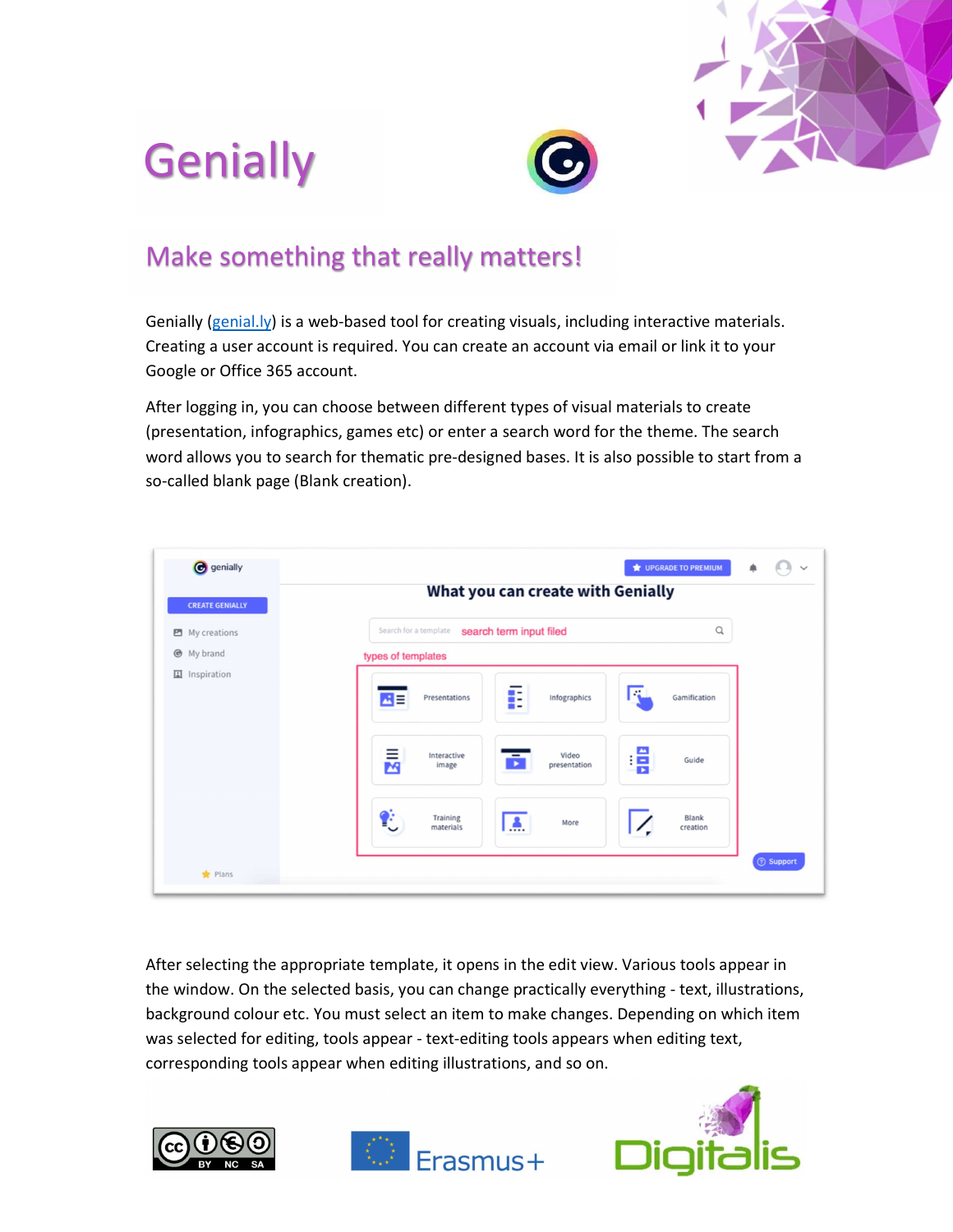

## Genially basic tools (menu)







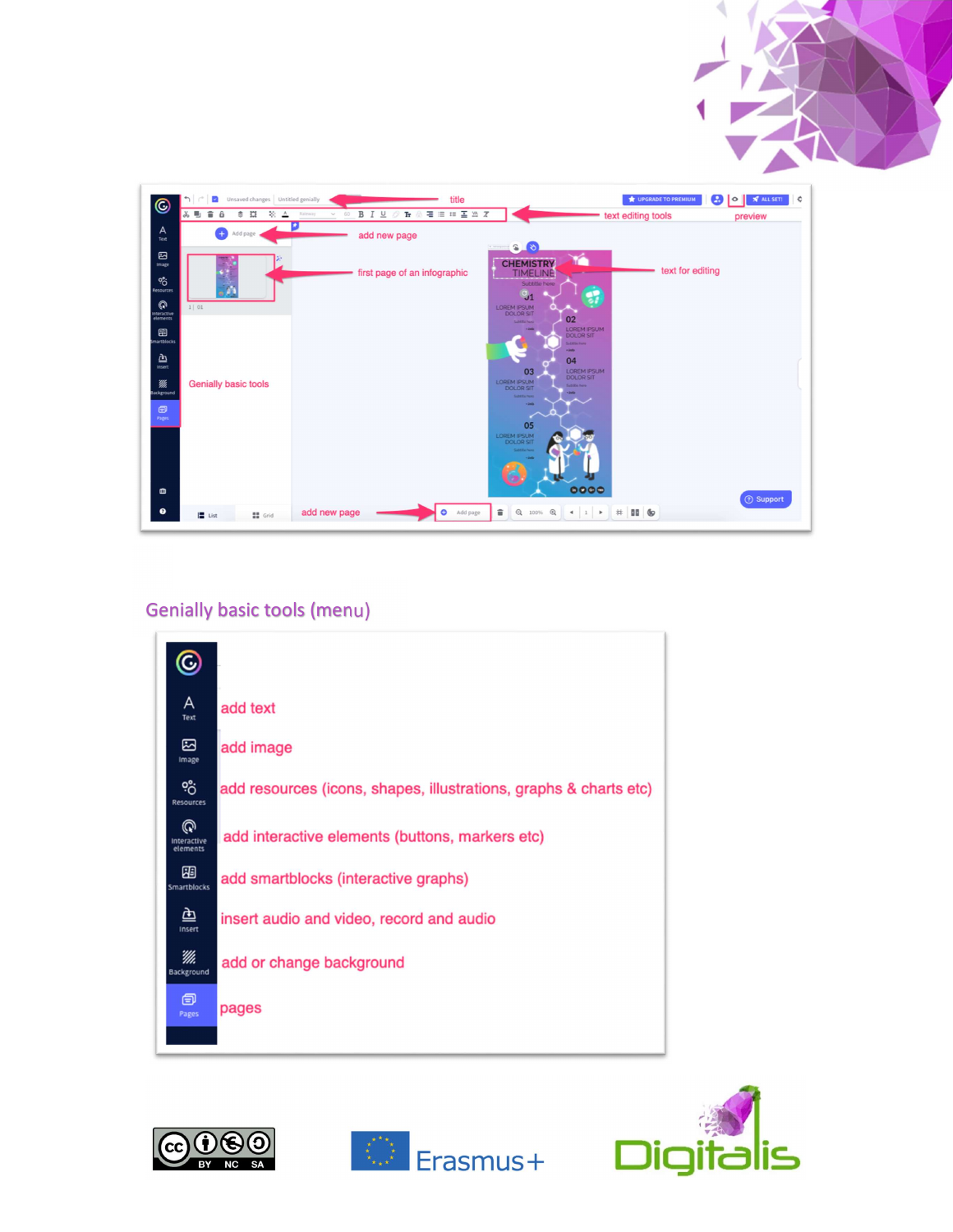

You can add interactivity and animation to all kinds of visual materials.

From the main menu, you can add suitable elements to the work - buttons which to link interactivity. In addition, interactivity can linked to text and other elements on the material.

For example, to make text interactive, you must first select the text, and then the Add Interactivity tool will appear. A tool for adding animation will appear next to it.



## Possible ways to add interactivity and animation

|                                                  |                                                      |                                              |                                                        |   | <b>ANIMATION</b>                     | ٠<br>凹                       |
|--------------------------------------------------|------------------------------------------------------|----------------------------------------------|--------------------------------------------------------|---|--------------------------------------|------------------------------|
|                                                  |                                                      |                                              |                                                        |   | $\bullet$<br>$\bigoplus$<br>Entrance | Exit                         |
|                                                  |                                                      |                                              |                                                        |   | ↔<br>Continuous                      | Hover<br>U.<br>mouse         |
|                                                  |                                                      |                                              |                                                        | X | <b>DIRECTION</b>                     |                              |
|                                                  | Select a type of interactivity                       |                                              |                                                        |   |                                      |                              |
|                                                  |                                                      |                                              |                                                        |   | EFFECT                               |                              |
|                                                  |                                                      |                                              |                                                        |   | $\circ$<br>None                      | $O$ Zoom                     |
|                                                  |                                                      |                                              |                                                        |   | $O$ Fade In                          | O Focus                      |
|                                                  | ≜                                                    |                                              |                                                        |   | $\circ$<br>Bounce                    | <b>Bounce Bac</b><br>$\circ$ |
|                                                  |                                                      |                                              |                                                        |   | <b>O</b> Turn On                     | $O$ Rotate                   |
| <b>TOOLTIP</b>                                   | WINDOW                                               | <b>GO TO PAGE</b>                            | LINK                                                   |   | Swirl<br>$\circ$                     | O Swirl Back                 |
| A tooltip will open when<br>you hover your mouse | A window will open when<br>you click on the element. | Go to the page of the<br>genially you choose | A link will open in a new<br>tab when you click on the |   | START (secs.)                        | <b>SPEED</b>                 |
| over the element.                                | A lot of content                                     | when you click on the<br>element.            | element.                                               |   | $\cap$<br>$^{+}$                     |                              |
| A little bit of content                          |                                                      |                                              |                                                        |   |                                      | 0.55 15 25 35                |
|                                                  |                                                      |                                              |                                                        |   |                                      |                              |







内 宣

 $5 \t35 \t4$